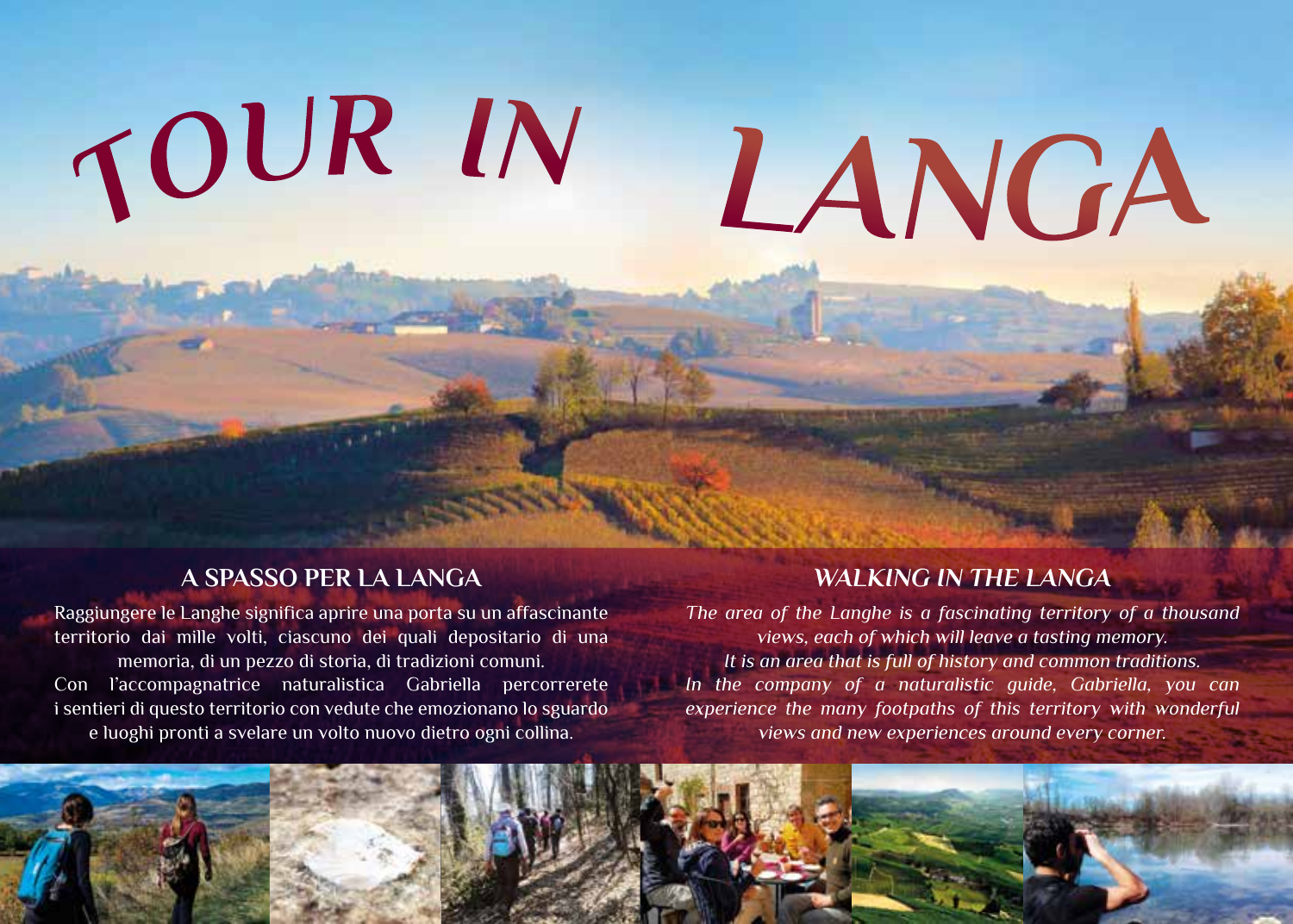# **LANGHE TOURS**

# **TOUR - LANGA DEL BAROLO**

Un fantastico tour a piedi lungo sentieri e vigneti intorno al paese di Barolo, dove viene prodotto uno dei vini più famoso al mondo.

Potrete ammirare, tra panorami mozzafiato, un paesaggio suggestivo di geometrie di vigneti di Nebbiolo.

Per finire una speciale degustazione in cantina.

**Partenza:** Barolo

**Tempo:** Mezza giornata

**Degustazione:** Su prenotazione

**POSSIBILITÀ DI TRASFERIMENTO DALL'HOTEL ALL'INIZIO DEL PERCORSO.**

# **TOUR - LANGA DEL BARBARESCO**

Da Neive un affascinante trekking lungo le colline e i vigneti di un grande vino: il Barbaresco.

Visita al paese di Barbaresco con la sua torre millenaria da cui si potrà ammirare un panorama spettacolare su un orizzonte sconfinato.

Al rientro a Neive visita alle cantine nel Castello con degustazione.

**Partenza:** Neive

**Tempo:** Mezza giornata

**Degustazione:** Su prenotazione

**POSSIBILITÀ DI TRASFERIMENTO DALL'HOTEL ALL'INIZIO DEL PERCORSO.**

# *BAROLO TOUR*

*A fantastic walking tour around one of the most famous wine areas of the world, the town of Barolo, walking along country paths and through well manicured vineyards. You will be able to admire the breathtaking views of the evocative landscape of the Nebbiolo vineyards. At the end of the walk there will be a special wine tasting in one of the local wineries.*

- *Departure: Barolo*
- *Time: Half day*
- *Tasting: By reservation*

*IF REQUIRED, IT IS POSSIBLE TO ARRANGE COLLECTION FROM YOUR HOTEL.*

# *BARBARESCO TOUR*

*Starting from the little town of Neive, this is a fascinating walk along the hills and vineyards of the grand wine Barbaresco. The walk includes a visit to the village of Barbaresco with its millennial tower, from which you will be able to admire a spectacular panorama with a boundless horizon. On your return to Neive you will experience a wine tasting at the wine cellars in the Castle.*

- *Departure: Neive*
- *Time: Half day*
- *Tasting: By reservation*

*IF REQUIRED, IT IS POSSIBLE TO ARRANGE COLLECTION FROM YOUR HOTEL.*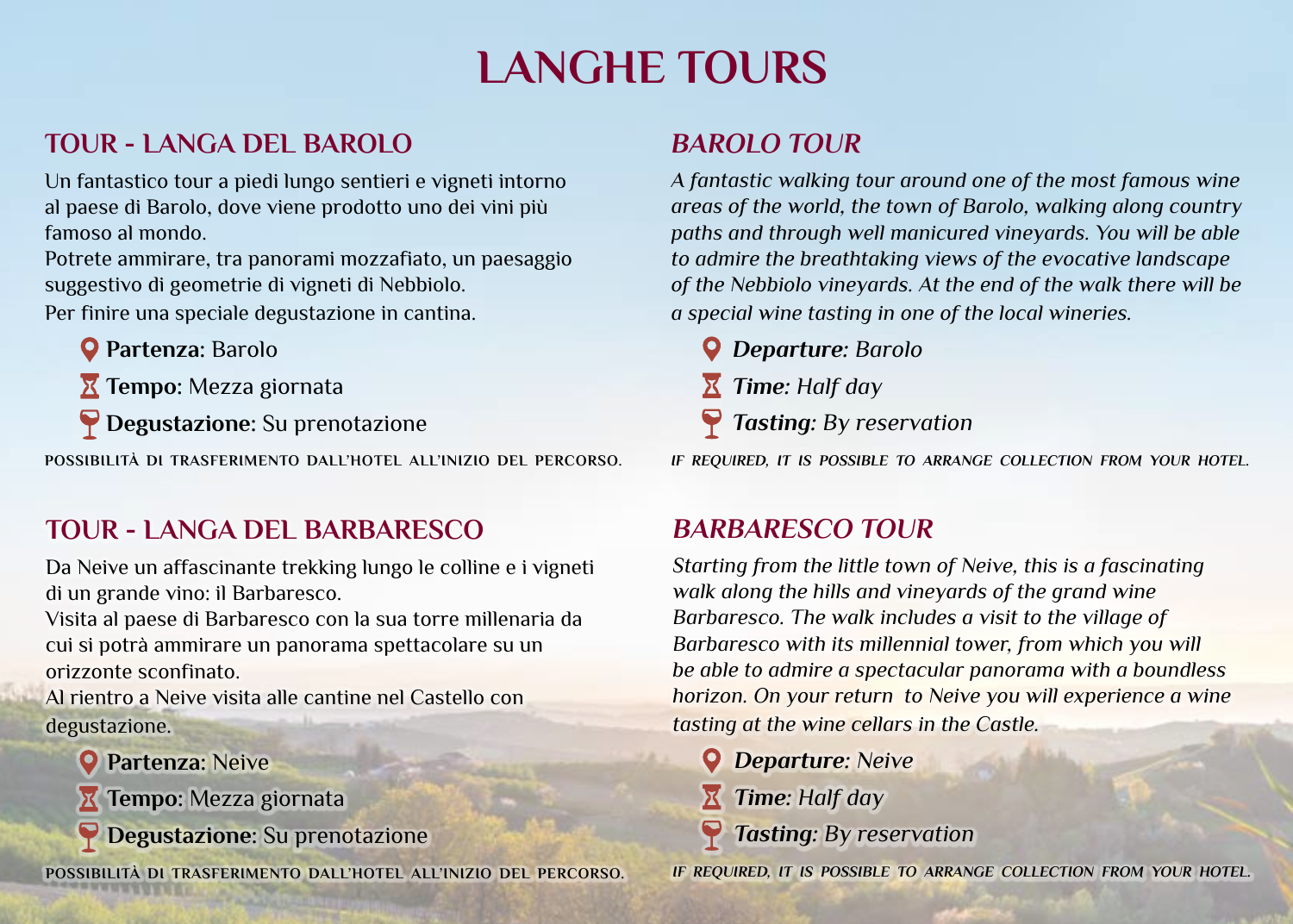#### **VIGNE E ROCCHE**

Un trekking su strada panoramica, tra i vigneti, fino alle Rocche "dei 7 fratelli". Un dirupo roccioso nel quale sprofondarono, secondo la leggenda, 7 fratelli così puniti per la loro empietà.

**Partenza:** Treiso **Tempo:** Mezza giornata **Degustazione:** Su prenotazione

#### **TREKKING INTORNO AD ALBA**

Lungo antichi sentieri, tra colline e vigneti, si ammira una veduta incantevole sulla città di Alba e sul fiume Tanaro.

**Partenza:** Alba

**Tempo:** Mezza giornata **Degustazione:** Su prenotazione

#### **IL SENTIERO DELL'ACQUA E DEL VINO**

Da Alba a Barbaresco, il trekking si divide in due parti: la prima lungo le rive del fiume Tanaro e la seconda tra le vigne del Nebbiolo.

#### **Partenza:** Alba

**Tempo:** Mezza giornata **Degustazione:** Su prenotazione

#### **IL BOSCO DI LANGA**

Salendo verso le colline più elevate delle Langhe il panorama rivela boschi intatti che convivono con i noccioleti famosi per la produzione della "tonda gentile della Langa". Qui si celebra anche la donna di Langa con un monumento per il suo ruolo nella storia di questi paesi. **Partenza:** Fraz. Madonna di Langa **Tempo:** Mezza giornata **Degustazione:** Su prenotazione

#### **IL SENTIERO**

#### **DELLA CHIESETTA DI SANT'ELENA**

Il sentiero si dipana in cresta, nel silenzio dei boschi, tra alberi di roverella, pino silvestre, faggio, castagno, ....respirando i profumi più autentici della natura. Questo lungo tratto conduce sino alla bellissima chiesetta di Sant' Elena che sorge su un colle panoramico.

**Partenza:** Fraz. Badellini (Mango) **Tempo:** Mezza giornata **Degustazione:** Su prenotazione

### **IN TUTTI I TOURS È POSSIBILE, SE RICHIESTO, IL TRASFERIMENTO DALL'HOTEL.**

### **TOUR NELLE LANGHE CON PICNIC**



**Scoprite le Langhe patrimonio UNESCO** con la guida naturalistica Gabriella. **Un trek tra vigneti, noccioleti con viste mozzafiato**...e per finire un **picnic** con **prodotti tipici e buon vino**. **Tempo: Mezza giornata**



#### *VINEYARDS AND ROCKS*

*A fascinating trek on a scenic road among vineyards until reaching the famous rocks called" Rocks of the seven brothers". According to legend, it is the place where seven brothers fell, punished for their wickedness.* 

*Departure: Treiso Time: Half day Tasting: By reservation*

#### *AROUND ALBA*

*From Alba along ancient paths, far from the traffic among hills and vineyards. From the hill ridge you enjoy a delightful view of the whole Alba's town and the river Tanaro.*

*Departure: Alba Time: Half day Tasting: By reservation*

#### *THE PATH OF WATER AND WINE*

*From Alba to Barbaresco the course is divided into two parts, the first part along the Tanaro River with conservation woods of native species, and the second part goes uphill through the Nebbiolo vineyards know all over the world for the famous Barbaresco wine. Departure: Alba Time: Half day Tasting: By reservation*

#### *THE WOODS OF LANGA*

*Climbing towards the highest hills of the Langhe the view revels untouched woods living along side hazelnut groves famous for the production of " tonda gentile della Langa hazelnut". Here you also see the monument " Lady of Langa" celebrating her role in the history of the local area.*

*Departure: Madonna di Langa hamlet Time: Half day Tasting: By reservation*

#### *THE PATH OF THE LITTLE CHAPEL OF SAINT ELENA*

*Tasting: By reservation*

*The path unfolds on the ridge, in the quiet of the woods among trees of oaks, scots pine, beech and chestnut... the most authentic smells of nature. This long section takes you until the beautiful little chapel of Saint Elena which stands on a panoramic hill. Departure: Badellini hamlet (Mango town) Time: Half day*

#### *IF REQUIRED, IT IS POSSIBLE TO ARRANGE COLLECTION FROM YOUR HOTEL.*

# *LANGHE TOUR WITH PICNIC*



*Discover the UNESCO Heritage Langhe with hiking guide Gabriella. Easy guided hike with breathtaking Langhe scenery and final lunch with typical products. Time: Half day*